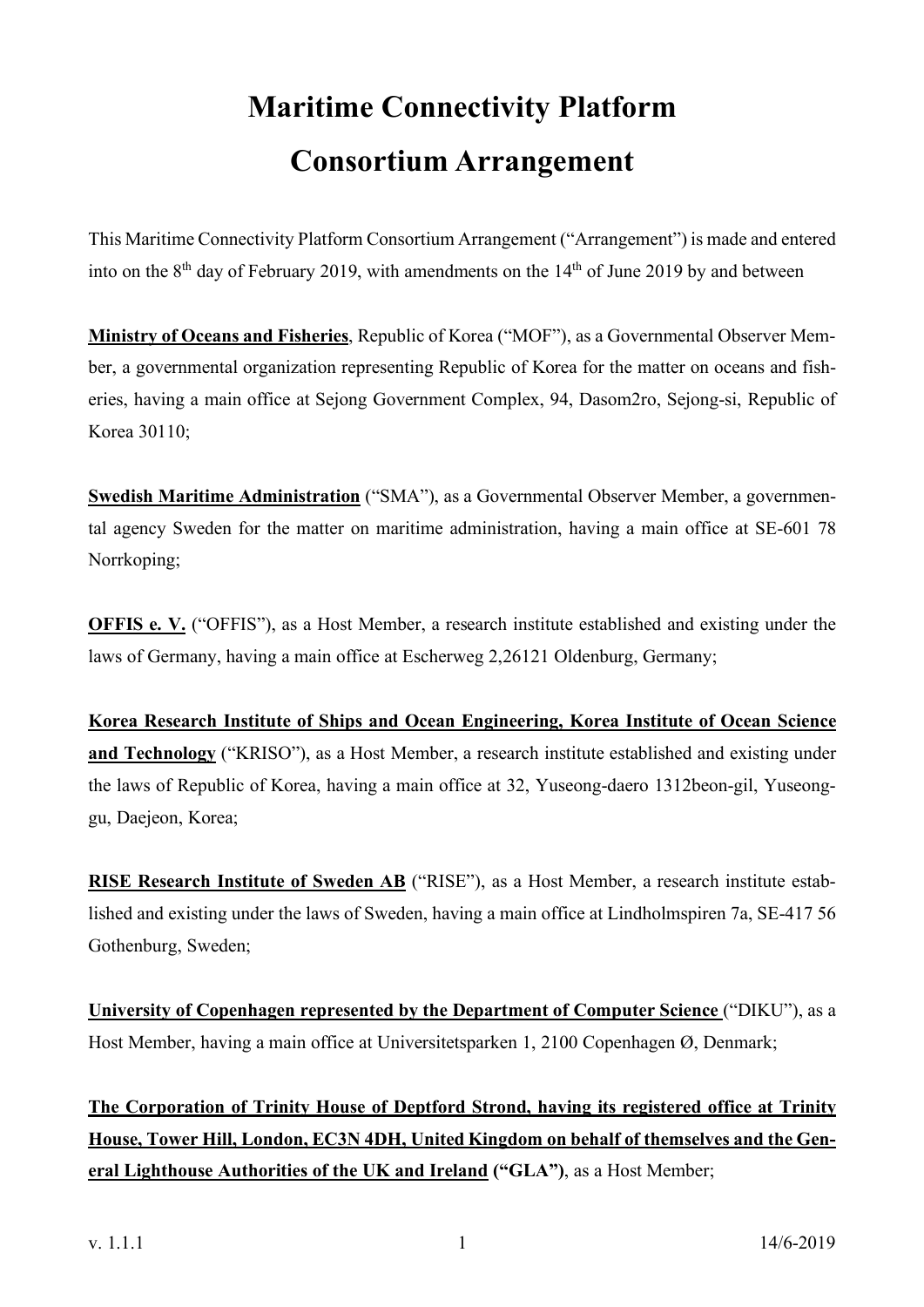**Danish Maritime Authority** ("DMA"), as a Governmental Observer Member, a governmental agency of Denmark for the matter on maritime administration, having a main office at Fjordvænget 30, 4220 Korsør, Denmark.

(hereinafter referred to individually as a "Party" and collectively as "the Parties")

WHEREAS the Parties wish to co-operate over the Maritime Connectivity Platform (hereinafter referred to as the "MCP" and set forth below);

WHEREAS this Arrangement sets out the relationship between the Parties and the basic rules for the organisation of the work on the MCP.

WHEREAS the status of a Party under this Arrangement shall be that of an independent contractor. Nothing contained in this Arrangement shall be construed as creating a partnership, joint venture or agency relationship between the Parties or as granting any Party the authority to bind or contract any obligations in the name of or on the account of any other Party or to make any statements, representations, warranties or commitments on behalf of any other Party. The employees allocated by a Party to the MCP shall only be subject to this Party's instruction authority. All costs and obligations incurred by reason of any employment shall be for the account and expense of the employing Party.

NOW THEREFORE, IT IS HEREBY AGREED AS FOLLOWS:

# **1. DEFINITIONS**

Furthermore, in this Arrangement, the following terms and expressions shall have the meanings respectively assigned to them:

1.1 "MCP" means

The standards and procedures developed and maintained by the Maritime Connectivity Platform Consortium ("MCC"), including but not limited to the reference source code or test software maintained by the MCC, the test instance operated by the MCC and the running instances of the reference software and associated hardware certified and audited by the MCC.

# 1.2 "MCC" means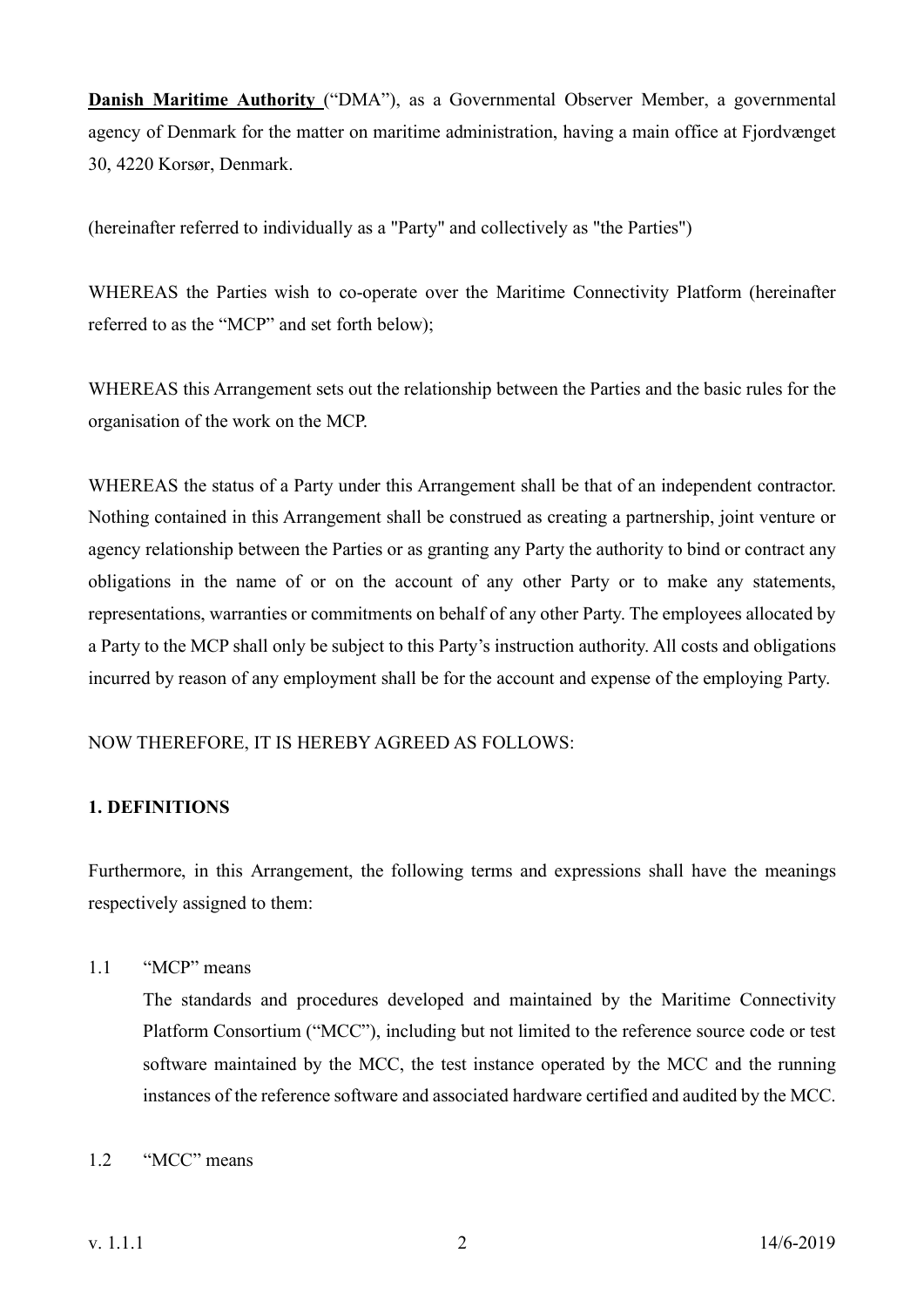The MCP consortium where Host Members, Regular Members and Government Observer Members participate for development and maintenance of the MCP.

# 1.3 "Host Member" means

An organization or entity of the founding members of the MCC, stated as "Host Member" in this arrangement, who takes initiatives for the MCP. A new member may join the Host Members with the approval of other Host Members as set forth hereunder.

# 1.4 "Governmental Observer Member" means

(a) An governmental organization or entity of the founding members stated as "Governmental Observer Member", joining the MCC to ensure maximum coordination, who does not belong to the Host Members as set forth hereunder. A Governmental Observer Member has the right to take part in General Assembly meetings, in meetings of the Board and in any documentation and correspondence related to the Board. A Governmental Observer Member has the right to speak at the General Assembly and Board meetings, but does not have a vote in the Board and does not have any responsibilities for the MCC activities. A new member may join the Governmental Observer Members with the approval of other Observer Members and Host Members as set forth hereunder.

(b) For the Governmental Observers, this Arrangement is not intended to create any legally binding obligations under international law.

# 1.5 "Regular Member" means

An organization or entity joining the MCC, who is not controlled by or under common control with any of the Host Members or Governmental Observer Members as set forth hereunder.

# 1.6 "Member" means

A member of the MCC consisting of Host Members, Governmental Observer Member and Regular Members.

# 1.7 "MCP instance" means

Running software and associated hardware operated by an organisation and certified and audited by MCC.

# 1.8 "MCP operator" means

An organisation that runs an MCP instance certified and audited by the MCC.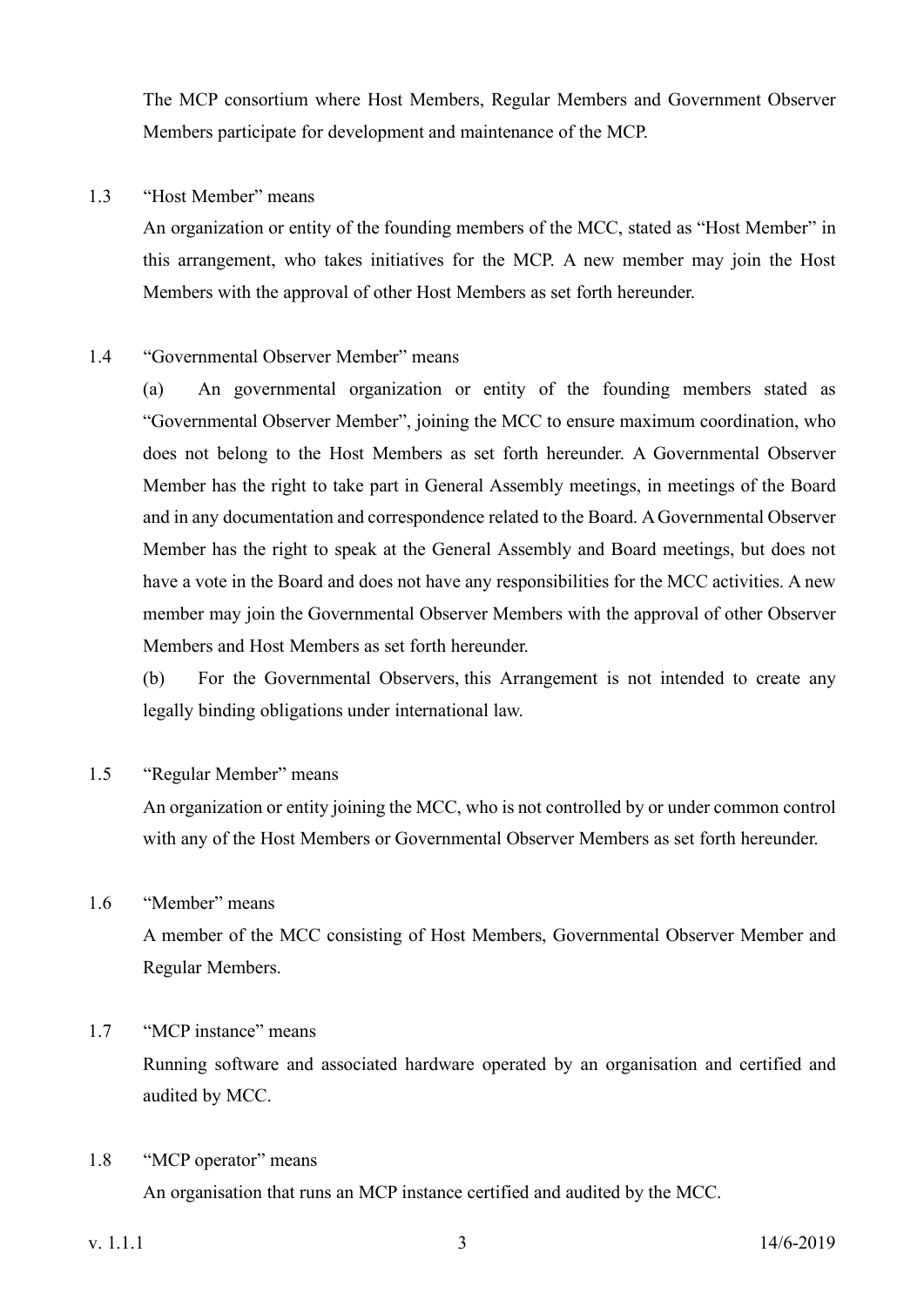# **2. PURPOSE OF MCC**

2.1 The overall purpose of the MCC will be to govern the MCP and work on the realisation and promotion of the MCP on a strictly non-profit basis and in a fully transparent way. The MCP is only for civil application.

2.2 The MCC will develop and maintain all standards, guidelines and procedures associated with the MCP.

2.3 The MCC will not operate any operational instances of the MCP.

2.4 The MCC will facilitate root certification for the operative usage of the MCP.

# **3. TERM**

3.1 This Arrangement shall become effective on the latest date when all of the Parties have signed the Arrangement, and shall continue in full force and effect until all of the Parties agree to terminate this Arrangement and to leave the MCC

3.2 Any Member may withdraw from this Arrangement and leave the MCC with thirty (30) day prior written notice to the Host Members. The withdrawing Member shall surrender all of its rights given under this Arrangement to participate in the work of the MCC and be relieved from all of its obligations hereunder.

# **4. ORGANISATIONS OF MCC**

# **4.1 MCC**

4.1.1 The Parties hereof shall automatically be the Host Members or Governmental Observer Members as indicated. Host Members and Governmental Observer Members shall be strictly limited to the Parties hereof. A new member may join the Host Members or the Governmental Observer Members with approval according Article 1.3 or Article 1.4.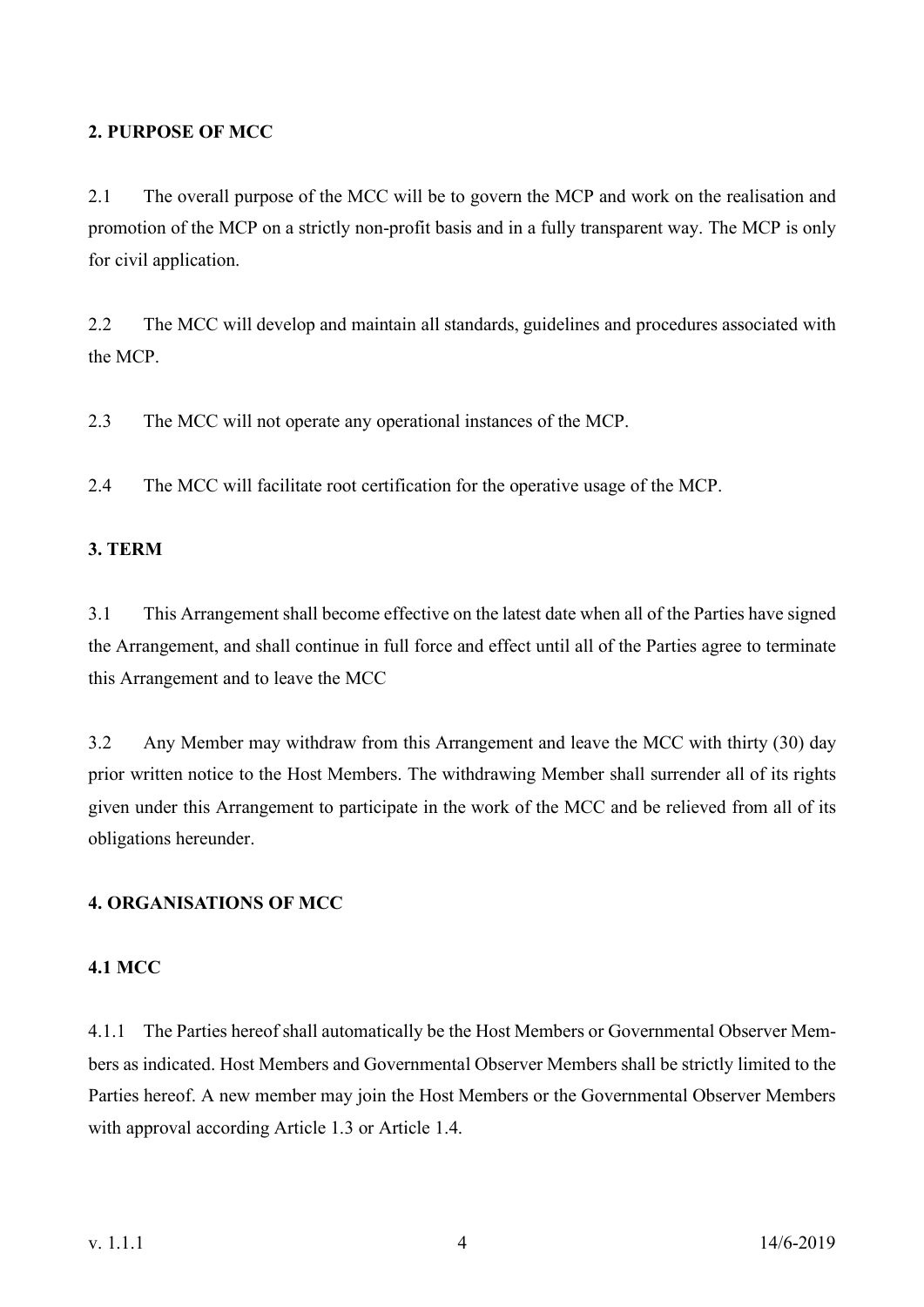4.1.2 A Member may join the MCC through a separate membership arrangement, the template of which is attached in Appendix A, entered into by and between the new Member and a representative Party of the Host Members based on decision of the Board in accordance with Article 4.3.4 lit. (a). Article 11.2 shall not apply.

4.1.3 After the establishment of the MCC, the Host Members shall create and keep updating a working document that will describe in detail their individual undertakings within the scope of the MCC.

# **4.2 General Assembly**

4.2.1 MCC shall set up and run a general assembly (the "General Assembly") for deliberating and deciding significant matters and issues that arise out of or in connection with MCC.

4.2.2 General Assembly shall consist of a representative of all Members. The Chairman of the General Assembly shall be appointed among the representatives.

4.2.3 The Chairman of the General Assembly will be chairing the meeting for which he/she is elected and will also be responsible for the preparation of the succeeding General Assembly.

- 4.2.4 (a) A General Assembly's meeting shall take place once or twice a year on a regularly basis by means of face-to-face meeting, tele-conference, video-conference or the like.
	- (b) At the General Assembly meeting, the date for the next meeting will be announced.

(c) Chairman of the General Assembly shall prepare an agenda for the meeting and convene the meeting with a written notice to all Members informing of venue, date, schedule and agenda of the upcoming meeting at least two (2) weeks prior to the meeting.

(d) Members shall be entitled to propose items of agenda for the General Assembly to the Chairman any time, however no later than three (3) weeks prior to the upcoming meeting.

(e) The agenda and minutes of the previous meeting will be discussed and jointly agreed upon at the beginning of the General Assembly meeting.

4.2.5 The General Assembly shall be responsible for deliberating and deciding the following matters:

- (a) Significant issues or concerns of or for the MCP, for which the Board is not responsible;
- (b) Standards for the MCP including but not limited to specifications, guidance or manuals;
- (c) MCC's future strategy for security, quality and performance of the MCP;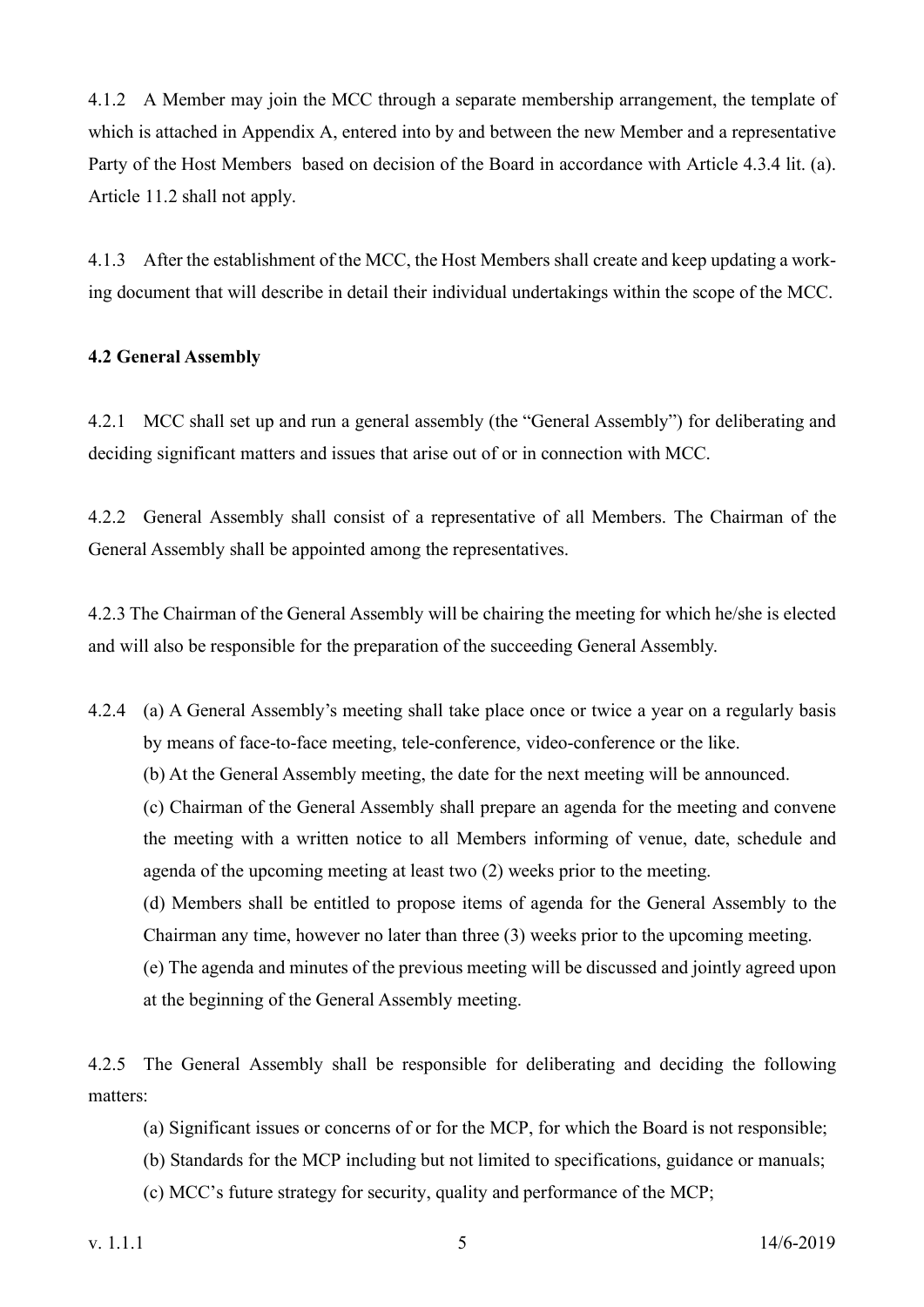(d) Criteria for certification of MCP operators; and

(e) Other issues or concerns arising out of or in connection with the MCP, for which the Board is not responsible.

4.2.6 (a) The General Assembly shall not decide on any matters unless a majority of Members and all of Host Members participate in the meeting held in accordance with Article 4.2.4. A Member may be represented by a duly authorized proxy or agent at the meeting with a written notice to the Secretariat at least seven (7) days prior to the meeting.

4.2.6 (b) If at the first meeting the quorum is not reached and the General Assembly is unable to act, a second meeting shall be scheduled in which the majority of the Members need not be present. No new agenda items may be defined on the second meeting day. At this second meeting day, a decision can be made by simple majority between the Members present.

4.2.7 Each Host Member and Regular Member shall have one (1) vote. All and any decisions of the General Assembly shall be made by a majority of voting Members present or represented in accordance with Article 4.2.6(a). However, Host Members shall have a right to veto any decisions made by the General Assembly.

4.2.8 The Chairman of the General Assembly shall prepare for the minutes with regards to the proceedings, decisions and other important issues of or from the meeting and distribute them to all Members within two (2) weeks from the meeting.

4.2.9 Each Member that has attended the General Assembly meeting, shall have the right to request that a factual inaccuracy be corrected. The minutes shall be considered as accepted if, within 15 calendar days from sending, no Member has sent an objection in writing to the Chairman with respect to the accuracy of the draft of the minutes.

# **4.3 The Board**

4.3.1 Host Members shall set up and run a board (the "Board") for deliberating and deciding upon matters and issues for the MCC on a more operational level than the General Assembly.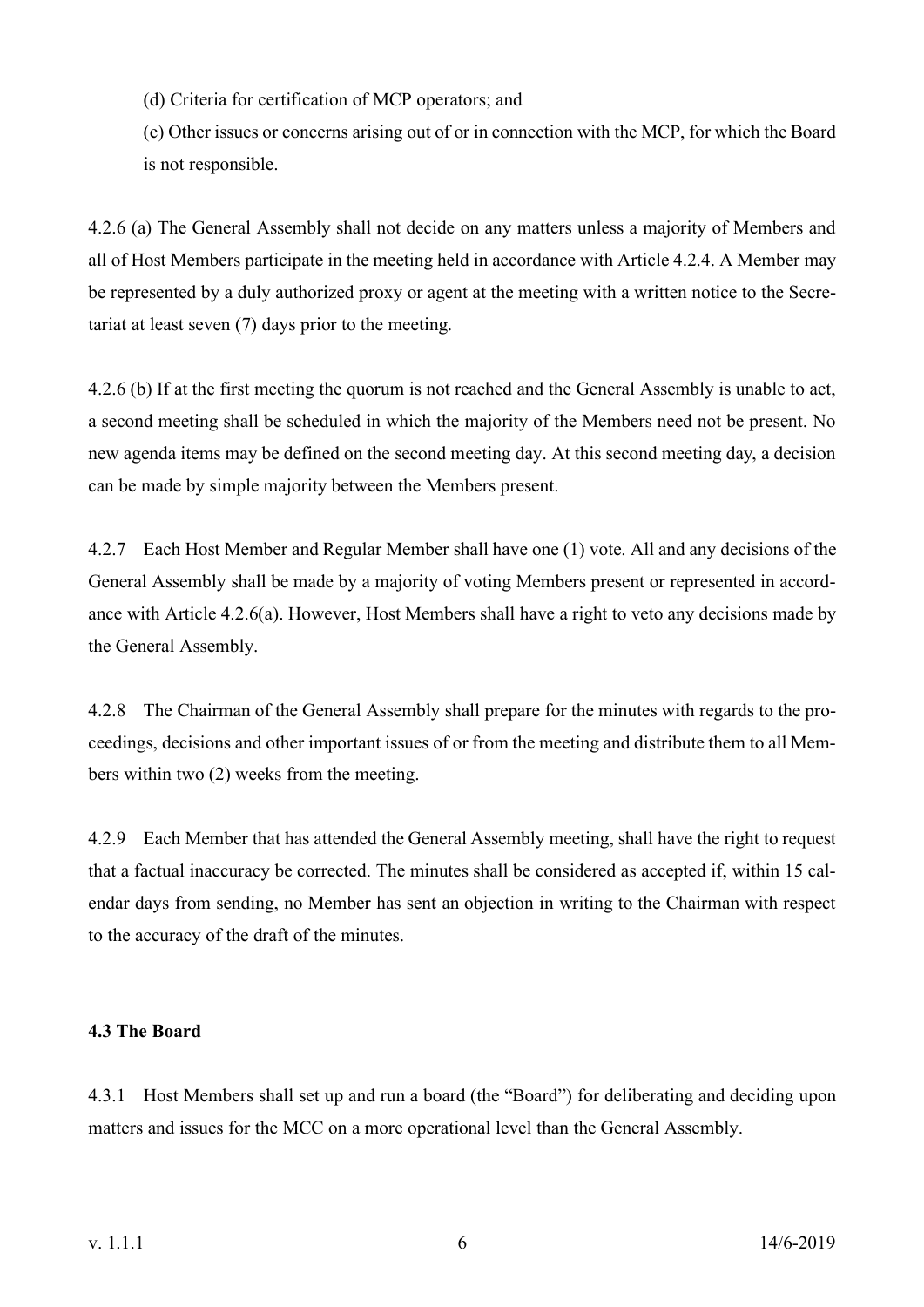4.3.2 The Board shall consist of representatives from the Host Members only. Representatives from the Governmental Observer Members may attend all the meetings and shall be invited like Host **Members** 

4.3.3 The Board meetings shall take place about four (4) times a year on a regularly basis by means of face-to-face meeting, tele-conference, video-conference or the like.

4.3.4 The Board shall be responsible for the following matters:

(a) Deciding on accession of new Members and termination of existing Members concurrently determining the classification of new Members as Host Member, Regular Member or Governmental Observer Member and concurrently appointing a representative Party of Host Member that will sign the Appendix A.

(b) Establishing working groups to research, study, analyse or resolve certain issues;

(c) Assessing the results or output of Working Groups and elevating them to the General Assembly for final approval and confirmation for the MCP;

(d) Inviting appropriate international organisations to join the advisory board

(e) Operating MCP test instances;

(f) Maintaining the MCP reference source code;

- (g) Appointing one or more custodians of one or more MCP root certificates;
- (h) Establishing and implementing processes for operation of the MCP and the MCC; and

(i) Deliberating and deciding on other issues or concerns on an operational level for the MCP or MCC.

4.3.5 The Board cannot decide on any matters unless all of the Host Members are represented in the meeting. Host Members may be represented by a duly authorized proxy or agent at the meeting with a written notice to all of the other Host Members at least seven (7) days prior to the meeting.

4.3.6 Each Host Member shall have one (1) vote. Decisions of the Board shall be made by a majority of the Host Members present or represented in accordance with Article 4.3.5, provided that the decisions on the following matters shall require the following majority:

(a) Accession of a new Host Member or Governmental Observer Member; which requires unanimous decision among the Host Members

(b) Removal of an existing Host Member or Governmental Observer Member, which requires ¾ majority among the Host Members.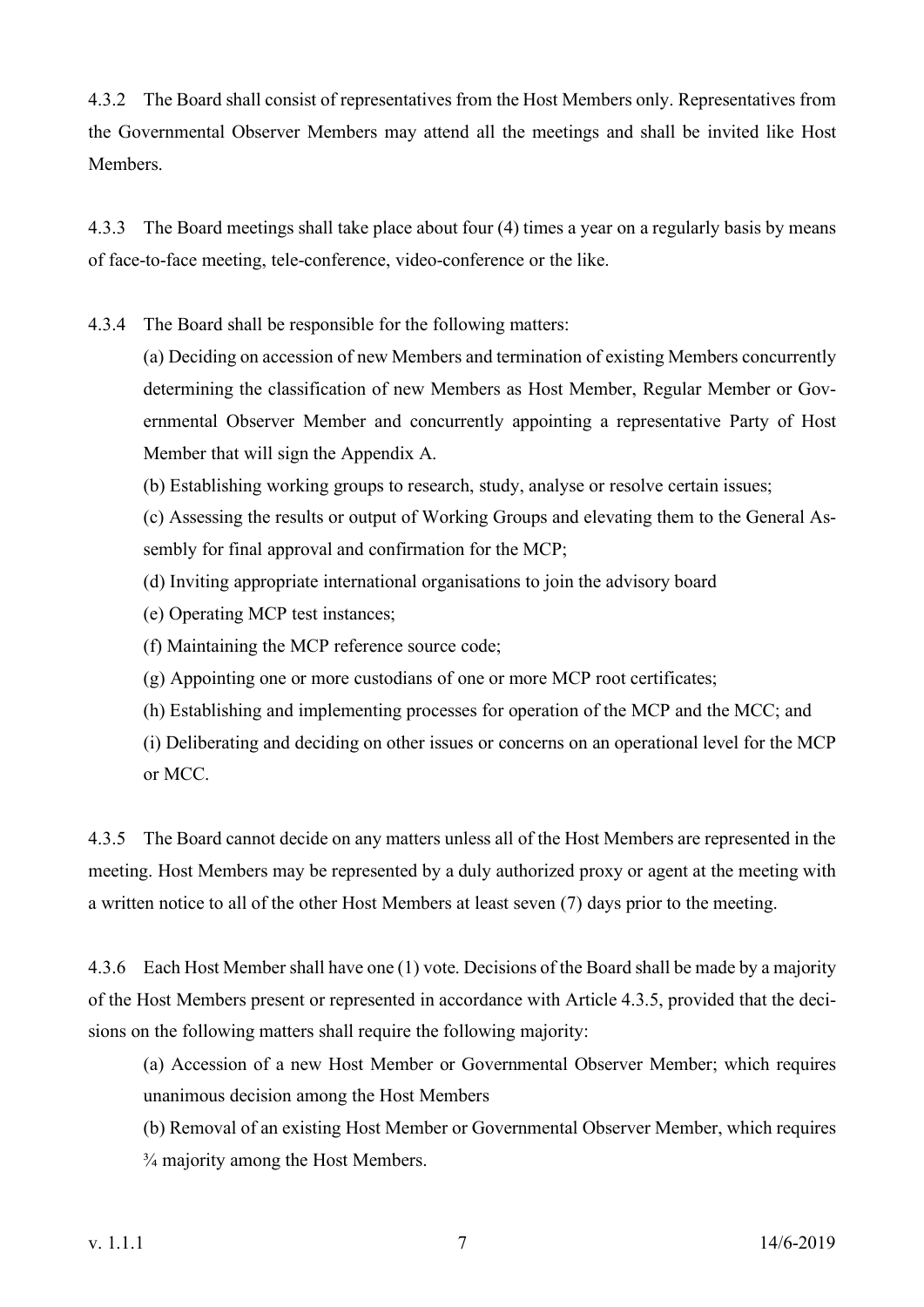4.3.7 Governmental Observer Members have the right to speak at Board meetings.

4.3.8 The Secretariat shall prepare the minutes with regards to the proceedings, decisions and other important issues of or from the Board meeting and distribute them to all of Host Members and Governmental Observer Members within two (2) weeks from the meeting. The minutes are considered accepted if no comments have been made before 4 weeks after the distribution.

# **4.4 Secretary General**

4.4.1 The Board shall appoint a secretary general (the "Secretary General") of the MCC. The Secretary General shall represent the MCC with regards to all matters for the MCP and the MCC. However, the Secretary General shall not enter into any agreement, commitment, memorandum or the like with a third party on behalf of the MCC or other Members, undertaking any obligations or liabilities.

4.4.2 Term of office of the Secretary General shall be two (2) years and may be re-appointed by the Board without limitation to the number of appointments.

# **4.5 Secretariat**

4.5.1 The Host Members (one or several) will set up and run a secretariat (the "Secretariat") which will perform the duties as follows:

(a) Performing day-to-day operations for the MCC;

(b) Supporting the Secretary General, the General Assembly, the Board and the Working Groups of the MCC;

(c) Organizing and facilitating the meetings of the MCC;

(d) Performing documentations and paperwork for the MCC;

(e) Administer appropriate Data Protection arrangements for the MCC including the MCC's Data Protection privacy notice.

(f) Maintaining the webpage of the MCC; and

(g) Taking care of other minor issues and concerns that arise out of or in connection with operation of the MCC.

# **4.6 Working Group**

4.6.1 The Board may establish Working Groups to undertake certain specified tasks as follows: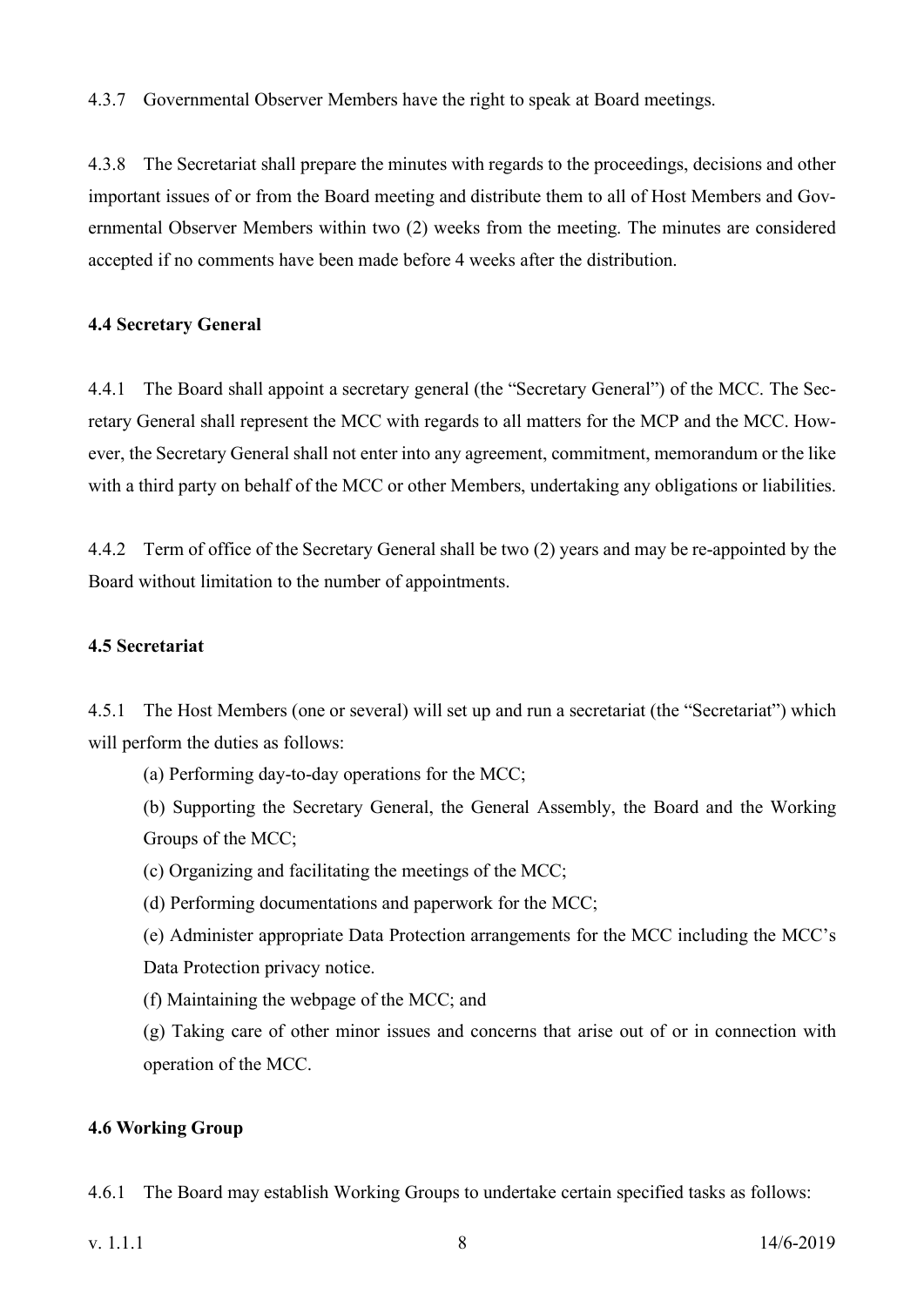(a) Developing and/or maintaining standards, specifications, guidance, manuals or the like for the MCP;

- (b) Developing and/or maintaining open reference software for the MCP;
- (c) Defining APIs of the open reference software for the MCP; and

(d) Analysing, studying, researching, assessing or resolving certain issues for the MCP which will be assigned by the Board.

4.6.2 The Board shall invite members of Working Groups set up in accordance with Article 4.6.1 from the Host Members, Governmental Observer Members, Regular Members and other external experts who are deemed appropriate for a specific task of Working Groups.

# **4.7 Advisory Board**

4.7.1 The Board of the MCC will invite relevant international organisations to participate in an advisory board (the "Advisory Board") for the MCC.

4.7.2 The Advisory Board may make a contribution to the MCP by providing advice, consultation, cooperation or coordination to or with the MCC. However, for avoidance of any doubt, the Advisory Board shall not have any power, authority or right to vote or decide on any matters or issues with regards to the MCC.

# **5. INTELLECTUAL PROPERTY RIGHTS**

5.1 All results achieved in the framework of this Consortium Arrangement, e.g. software or other intellectual property ("IP"), are owned by the Member that generates them, even if a result is required for implementation of the MCP.

5.2 Before IP owned by a Member or any third party can become part of the standard of the MCP, the Member introducing such IP must inform the General Assembly hereof and if the General Assembly decide to include such IP, it must be stated in the document describing the standard that a license is required.

5.3 Software accepted to be reference source code for the MCP must be open. The Board shall decide the exact license of open source for the reference software of the MCP.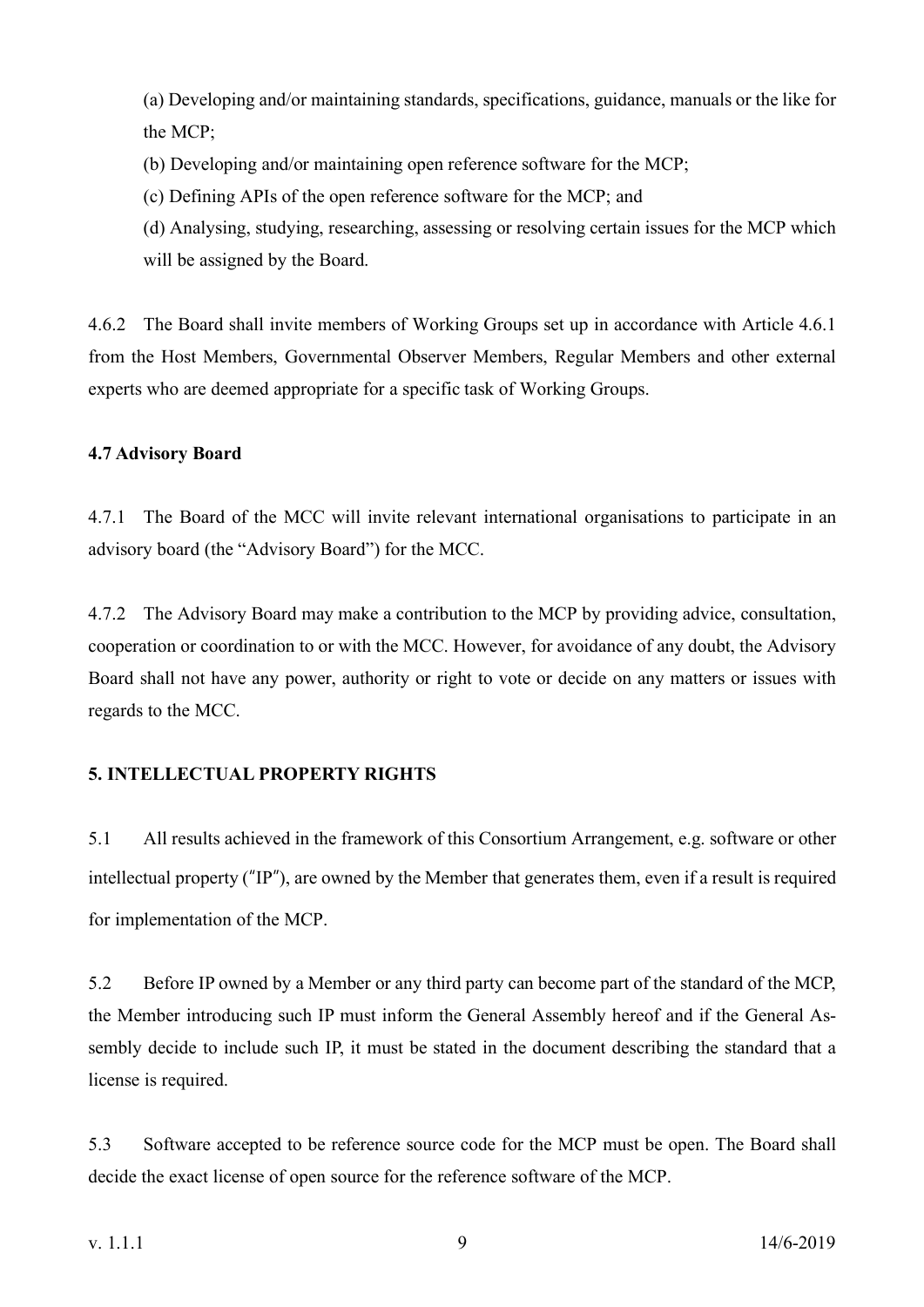#### **6. PUBLICATIONS**

6.1 Each Member shall be free to publish or announce in public its own work, including but not limited to its research on or contribution to the MCP.

6.2 Standards, guidelines, specifications, manuals and other documentation made for the operation of MCP or MCC and confirmed by the Board or the General Assembly shall be uploaded by the Secretariat on the official webpage of the MCP and released for free to the Members and general public. The General Assembly shall be certain that no confidential information is disclosed.

# **7. EXPENSES**

7.1 Each Member shall be solely responsible for all and any expenses incurred from its participation in the MCP and MCC, including but not limited to the costs for performing its assignment or task under this Arrangement.

7.2 Host Members may get expenses reimbursed for services offered on behalf of the MCC. This requires prior approval of the Board and the General Assembly and must be done in a strictly nonprofit and fully transparent manner.

# **8. LIABILITY**

# **8.1 Disclaimers**

8.1.1 Any and all information, materials, services, intellectual property and other property and rights granted and/or provided by each Party or Member pursuant to this Arrangement are granted and/or provided on an "AS IS" basis.

8.1.2 Any Party or Member shall make no warranties of any kind, either express or implied, as to any matter, and all such warranties, including warranties of merchantability and fitness for a particular purpose, are expressly disclaimed. Without limiting the generality of the foregoing, any Party or Member shall not make any warranty of any kind relating to error-free operation, results to be obtained from use, freedom from patent, trademark and copyright infringement and/or freedom from theft of trade secrets.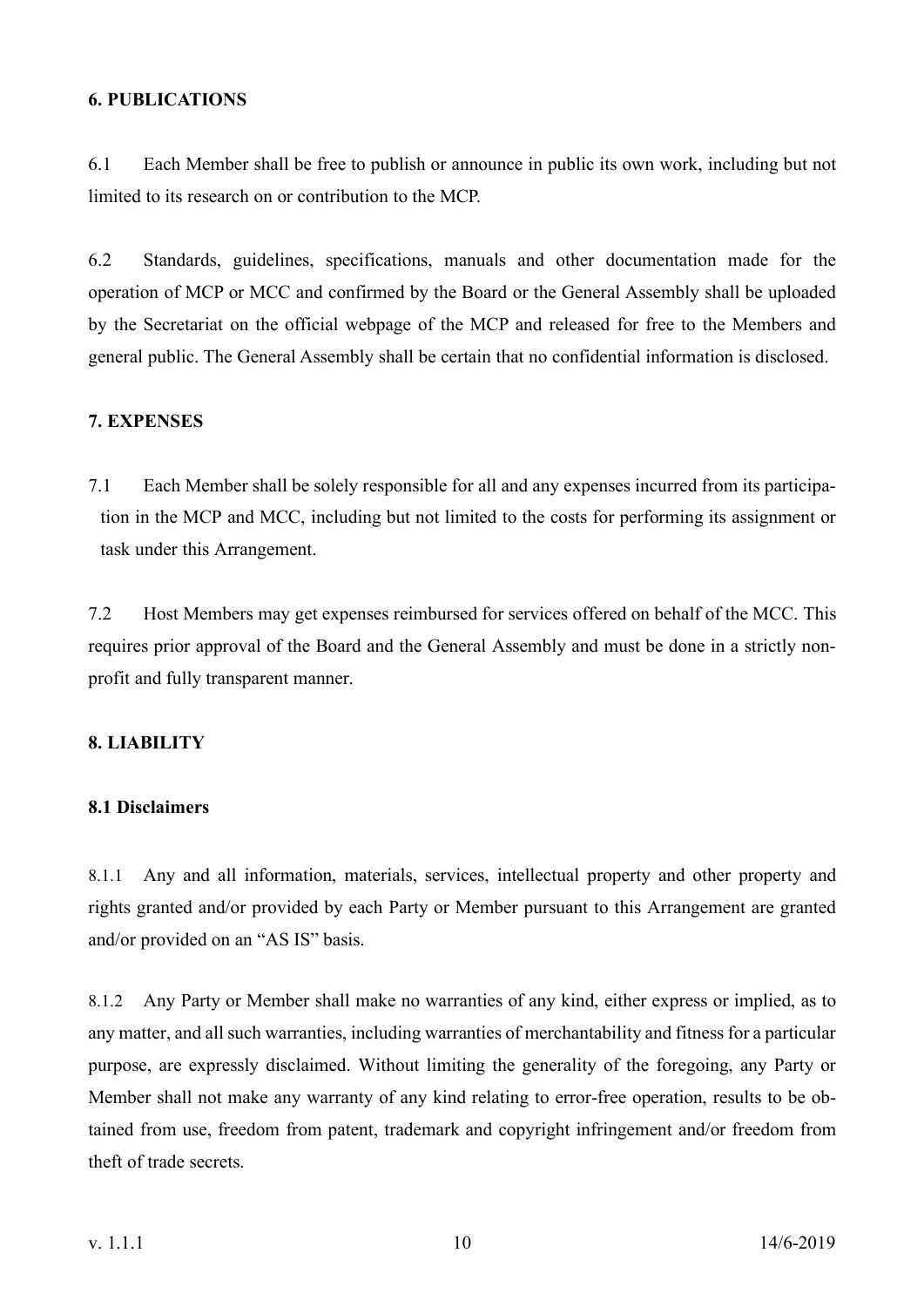8.1.3 Any Party or Member shall be prohibited from making any express or implied warranty to any third party on behalf of the other Parties or Members relating to any matter, including the application of or the results to be obtained from the information, materials, services, intellectual property or other property or rights granted and/or provided by the other Parties or Members pursuant to this Arrangement.

#### **8.2 Limitation of Liability**

8.2.1 Any Party or Member shall not be liable to the other Parties or Members for any and all liability, damage, loss or expense (including reasonable attorneys fees and expenses) incurred by or imposed upon the other Parties or Members arising out of or relating to exercise of any rights and/or act or omission of any obligations, including any breach of this Arrangement, by any Parties or Members under this Arrangement, under any theory of liability, including but not limited to actions in the form of tort, warranty, or strict liability, or violation of any law, and regardless of whether such action has any factual basis, provided such damage was not caused by gross negligence or a willful act.

8.2.2 Any Party or Member shall not be liable to the other Parties or Members for any reason whatsoever arising out of or in connection with this Arrangement, including any breach of this Arrangement, for indirect losses such as loss of profit or for incidental, indirect, special or consequential damages even if the Parties or Members has been advised of the possibility of such damages or has or gains knowledge of the existence of such damages, provided such damage was not caused by gross negligence or a willful act.

#### **9. GOVERNING LAW**

This Arrangement shall be governed, construed and interpreted by and in accordance with the laws of Belgium, excluding any conflicts or choice of law rule or principle that might otherwise refer construction or interpretation of this arrangement to the substantive law of another jurisdiction.

#### **10. DISPUTE RESOLUTION**

10.1 All disputes arising out of or in connection with this Arrangement and/or the MCC shall be attempted to be settled through good-faith discussion and negotiation in the level of organization where the disputes have arisen. For instance, a dispute arising during performance in a certain Working Group shall be attempted to reach an amicable resolution of the disputes in the Working Group.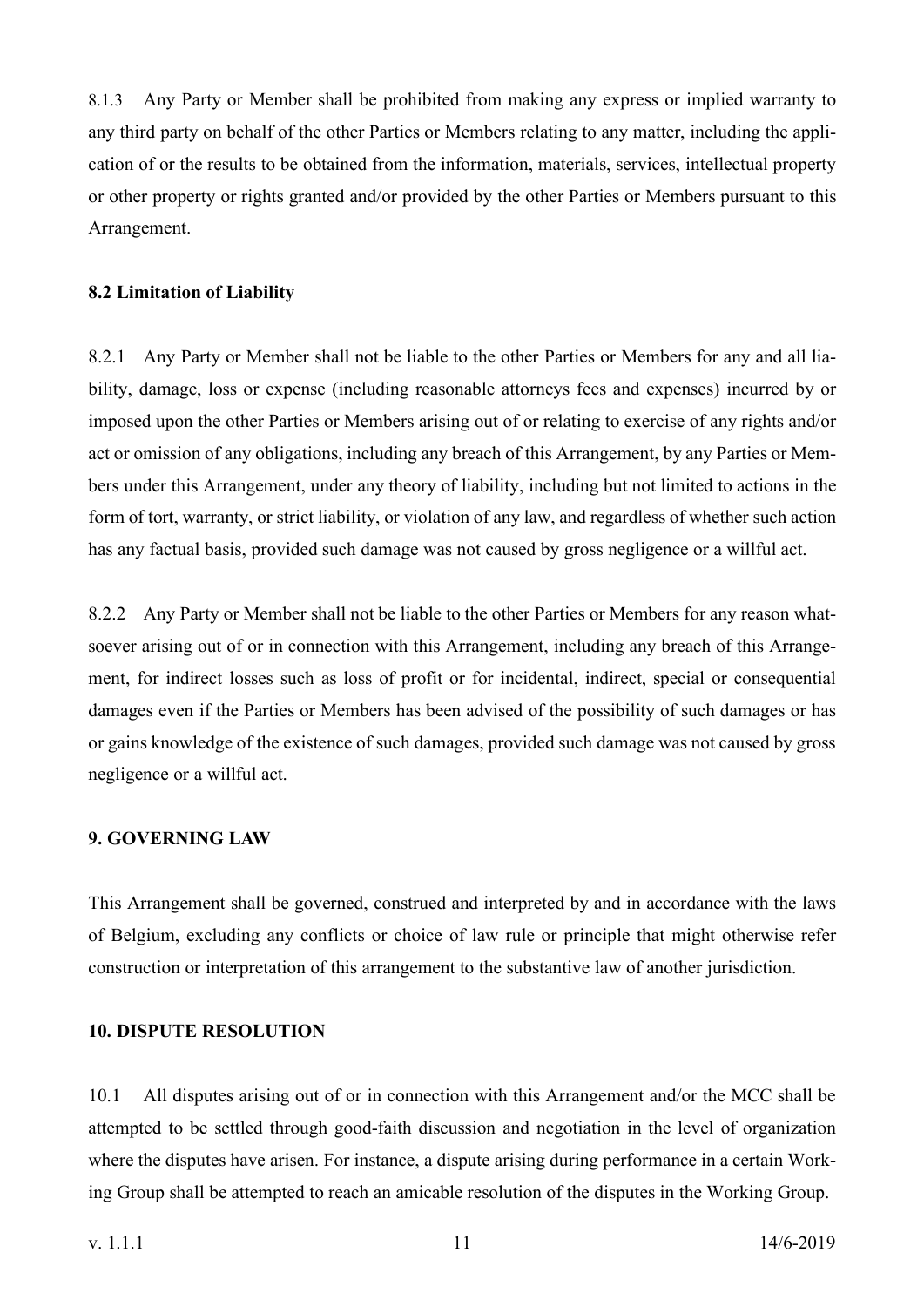10.2 In the event that discussion and negotiation in accordance with Article 10.1 does not result in a resolution of the dispute, the Members involved with the dispute shall be entitled to escalate the dispute to either the Board or the General Assembly to finally settle and the Board or the General Assembly shall make a decision in accordance with Article 4 to resolve the dispute. The foregoing shall be without prejudice to the right of any Member to seek relief before the competent court in Brussels.

10.3 In the event that discussion and negotiation in accordance with Article 10.1 and 10.2 does not result in a resolution of the dispute, such dispute shall be settled by the Belgium courts.

# **11. GENERAL PROVISIONS**

11.1 The Arrangement shall be binding on the Members except Governmental Observer Members hereto. Members may not assign the Arrangement without the prior written consent of the General Assembly. Any assignment by operation of law, order of any court, or pursuant to any plan of merger, consolidation or liquidation, shall be deemed an assignment for which prior consent is required and any assignment made without such consent shall be void and of no effect as between the Members.

11.2 No amendment or change to the Arrangement shall be valid unless in writing and signed by a duly authorized representative of each Member.

11.3 This Arrangement, including any appendices, schedules, exhibits, referred to therein and attached thereto, constitutes the entire arrangement between the Members with respect to the subject matter contained in this Arrangement and supersedes all prior arrangements, whether written or oral, with respect to such subject matter.

11.4 In the event that any provision of the Arrangement conflicts with the law under which the Arrangement is to be construed or if any such provision is held invalid by a competent authority, such provision shall be deemed to reflect as nearly as possible the original intentions of the Members in accordance with applicable law. The remainder of the Arrangement shall remain in full force and effect.

11.5 This Arrangement may be executed in one or more counterparts, each of which shall be deemed to be an original, and all of which shall constitute one and the same instrument. Further, this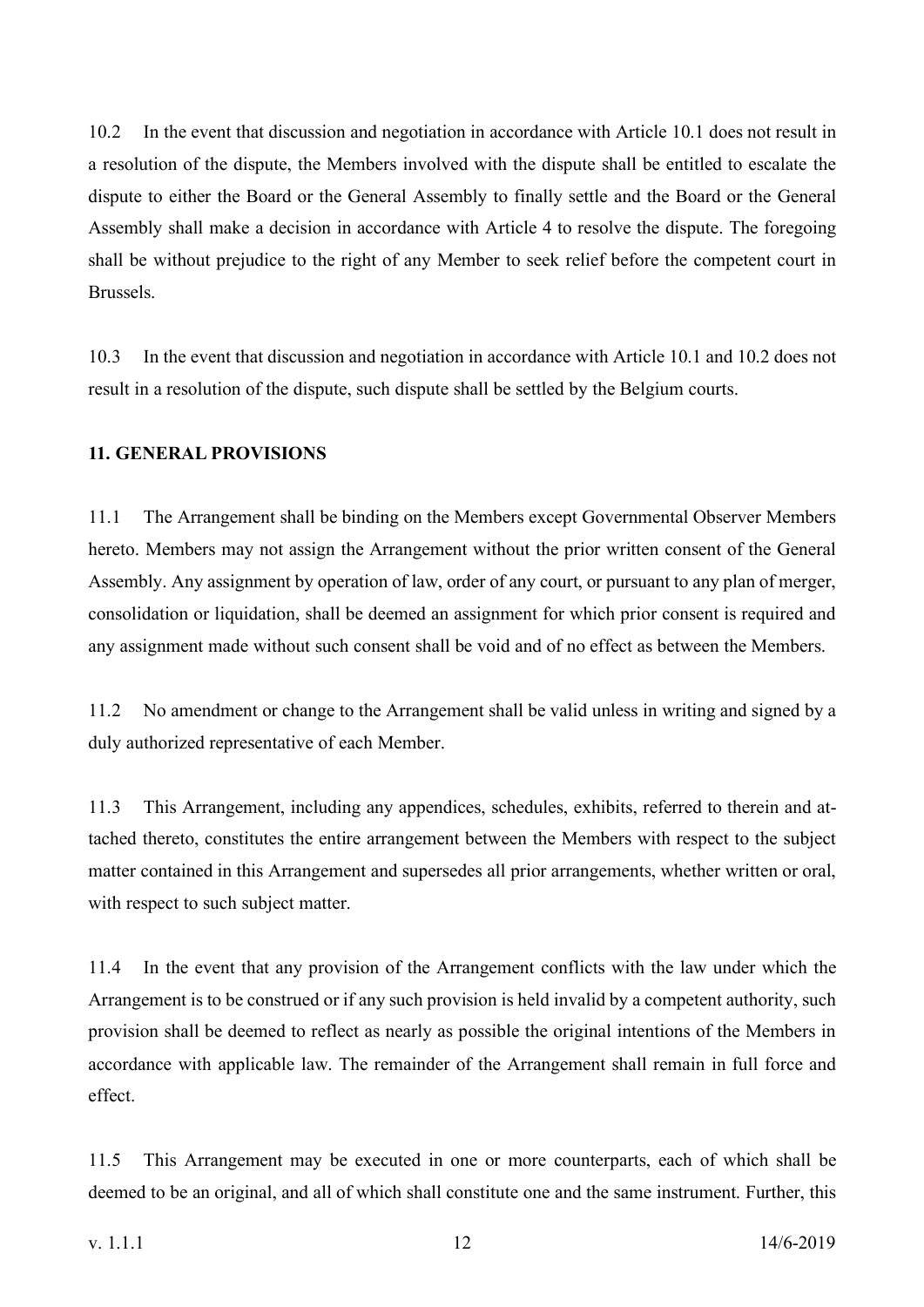Arrangement may be executed by a signed copy sent by post which shall be given the effect of an original signature upon receipt by the other Host Members and Governmental Observer Members of the signed copy sent by post.

Accepted and agreed by the following authorized representatives of the Parties as of the signature date below:

# *[Signature page to follow]*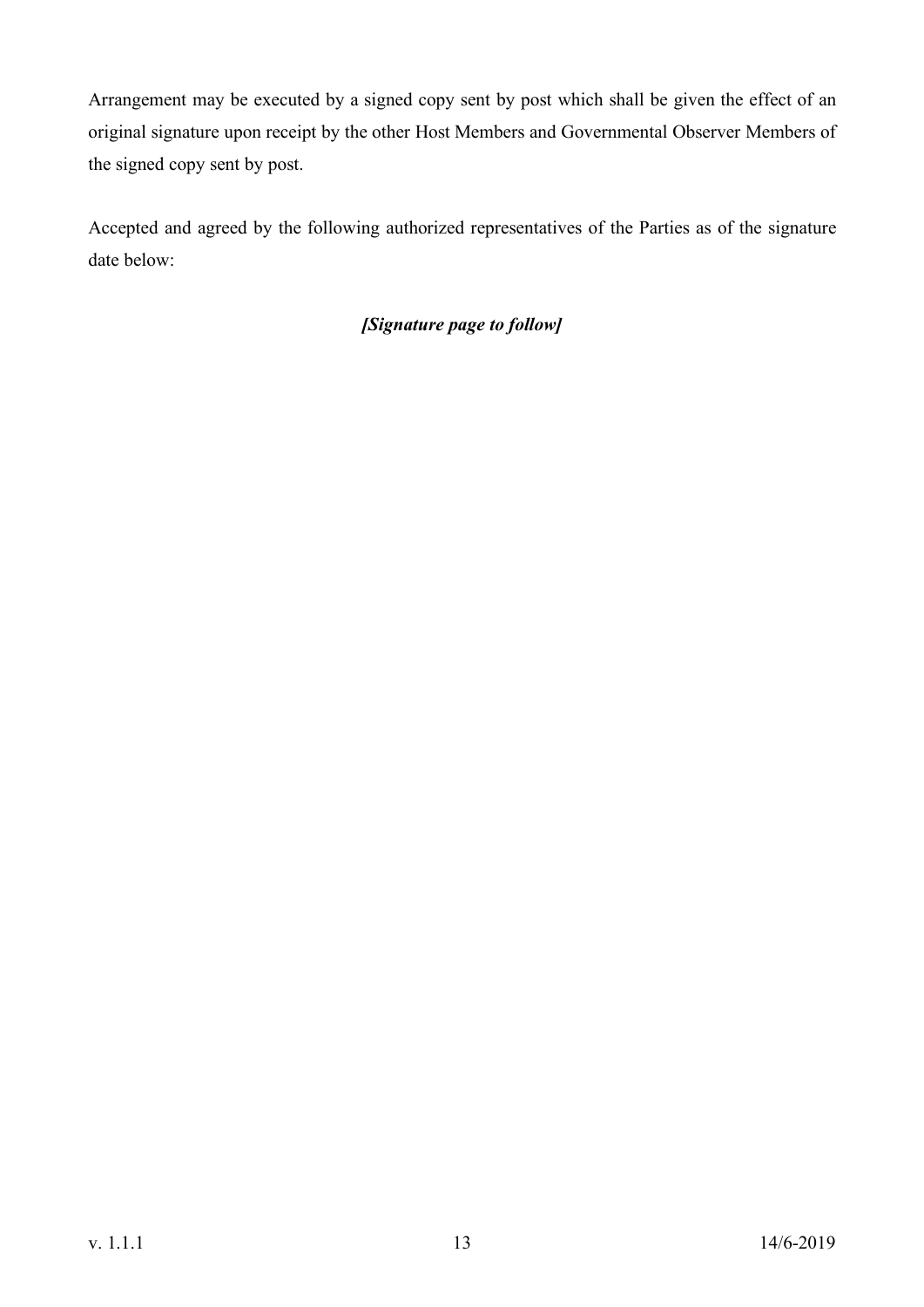# **OFFIS e. V.** ("OFFIS") Member status: Host Member

Name:

Title:

Date: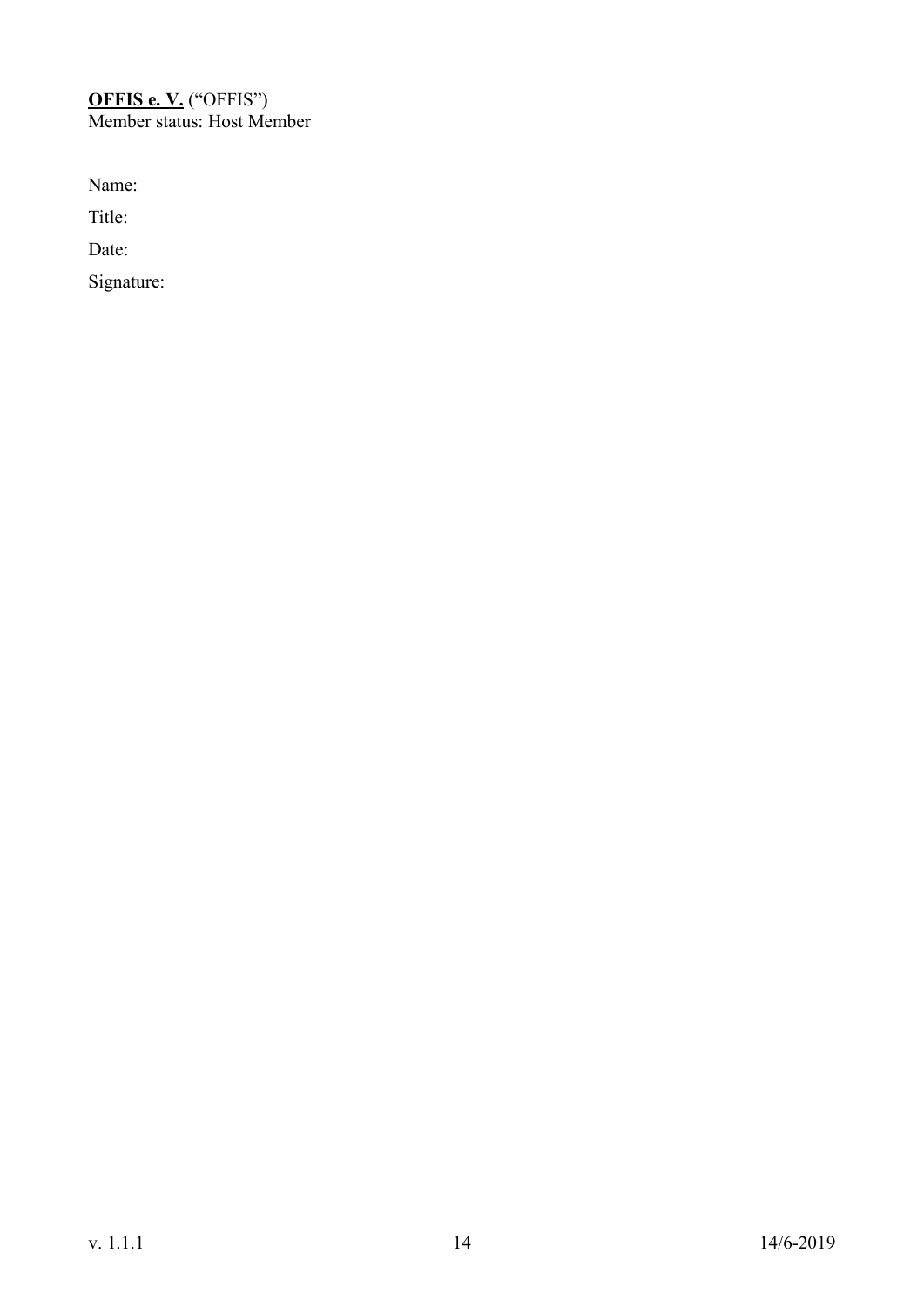# **Korea Research Institute of Ships and Ocean Engineering, Korea Institute of Ocean Science and Technology** ("KRISO") Member status: Host Member

Name:

Title:

Date: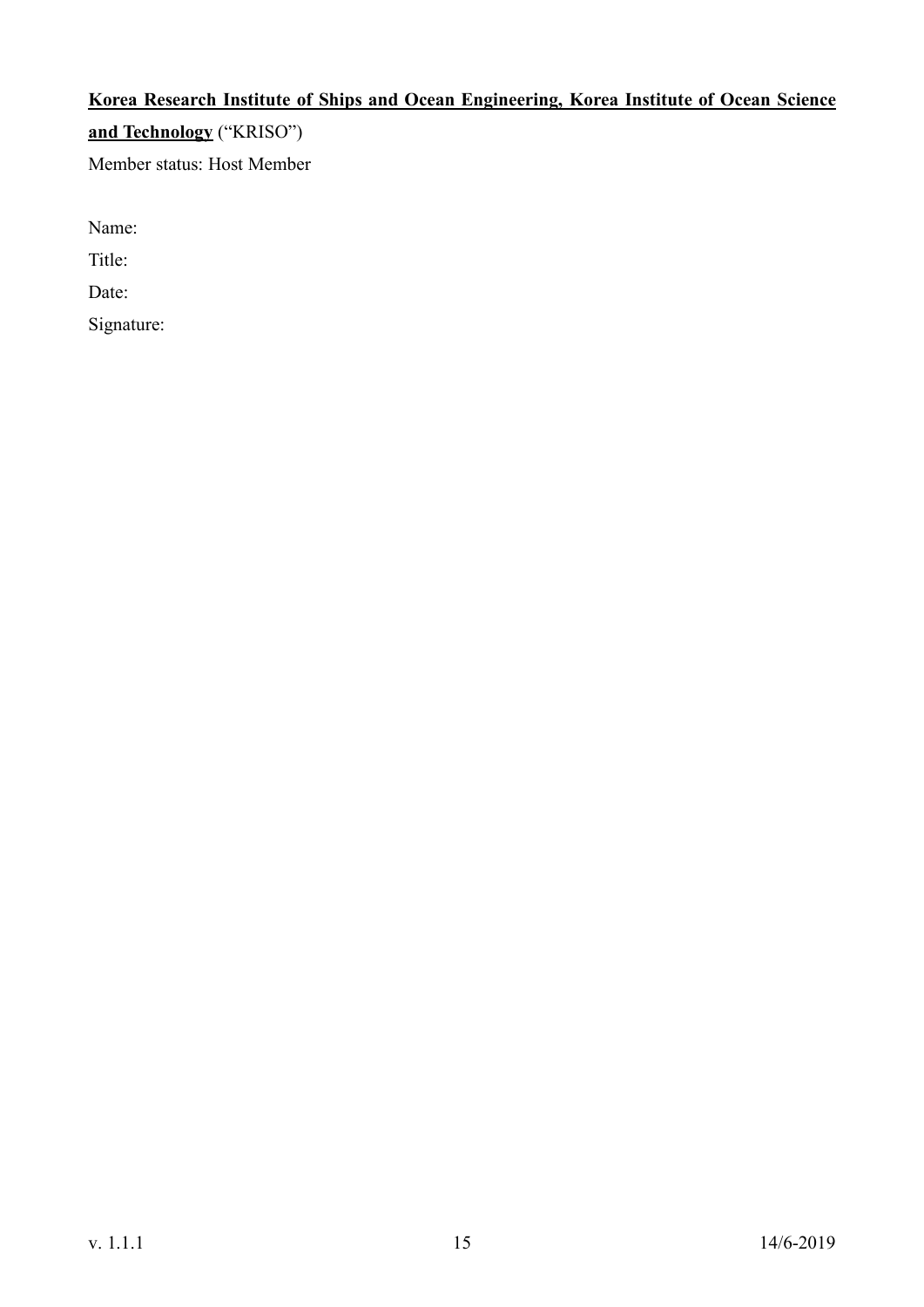# **RISE Research Institutes of Sweden AB** ("RISE")

Member status: Host Member

Name:

Title:

Date: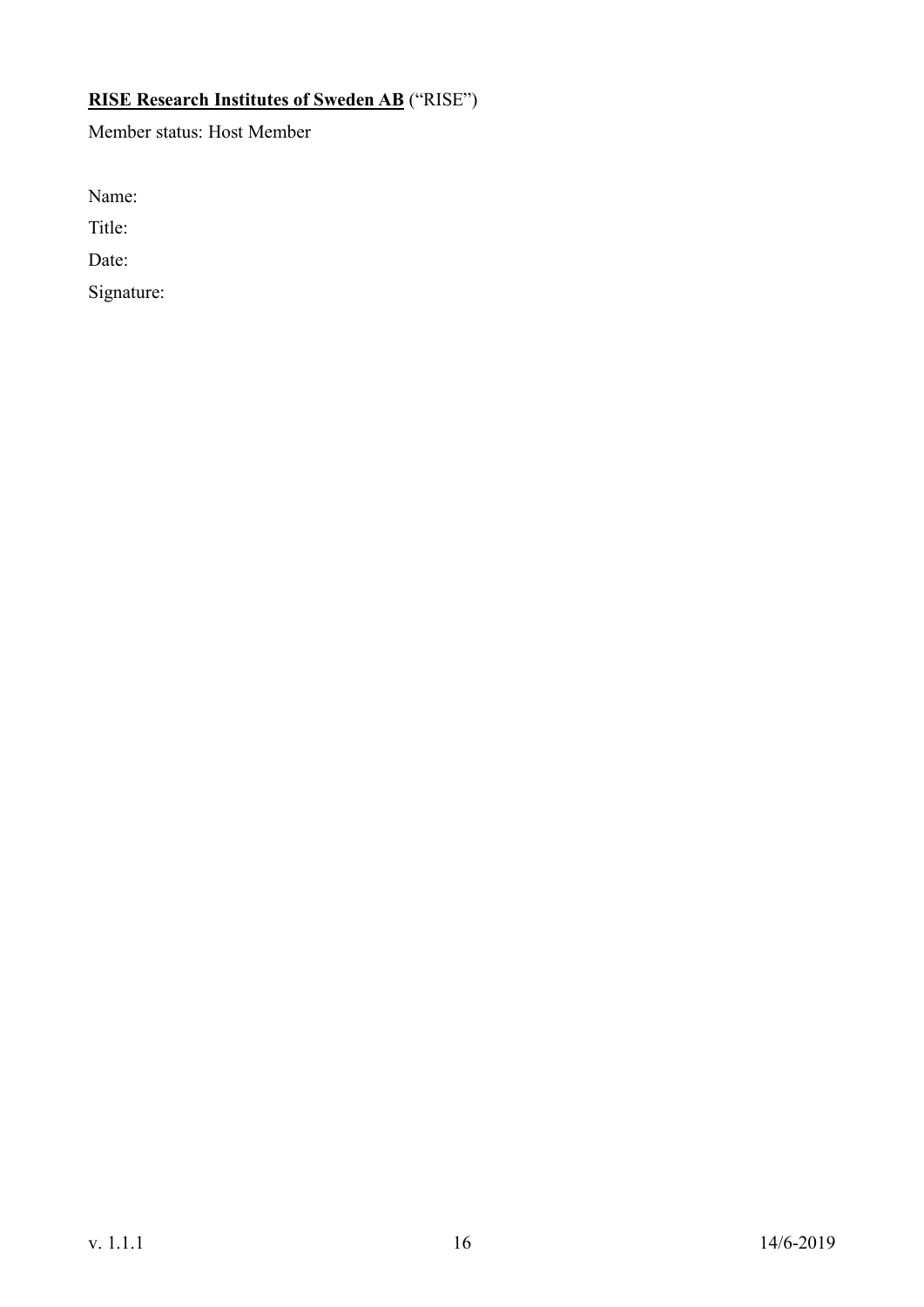# **University of Copenhagen, Represented by Department of Computer Science ("DIKU")**

Member status: Host Member

Name: Mads Nielsen Title: Head of Department Date: Signature: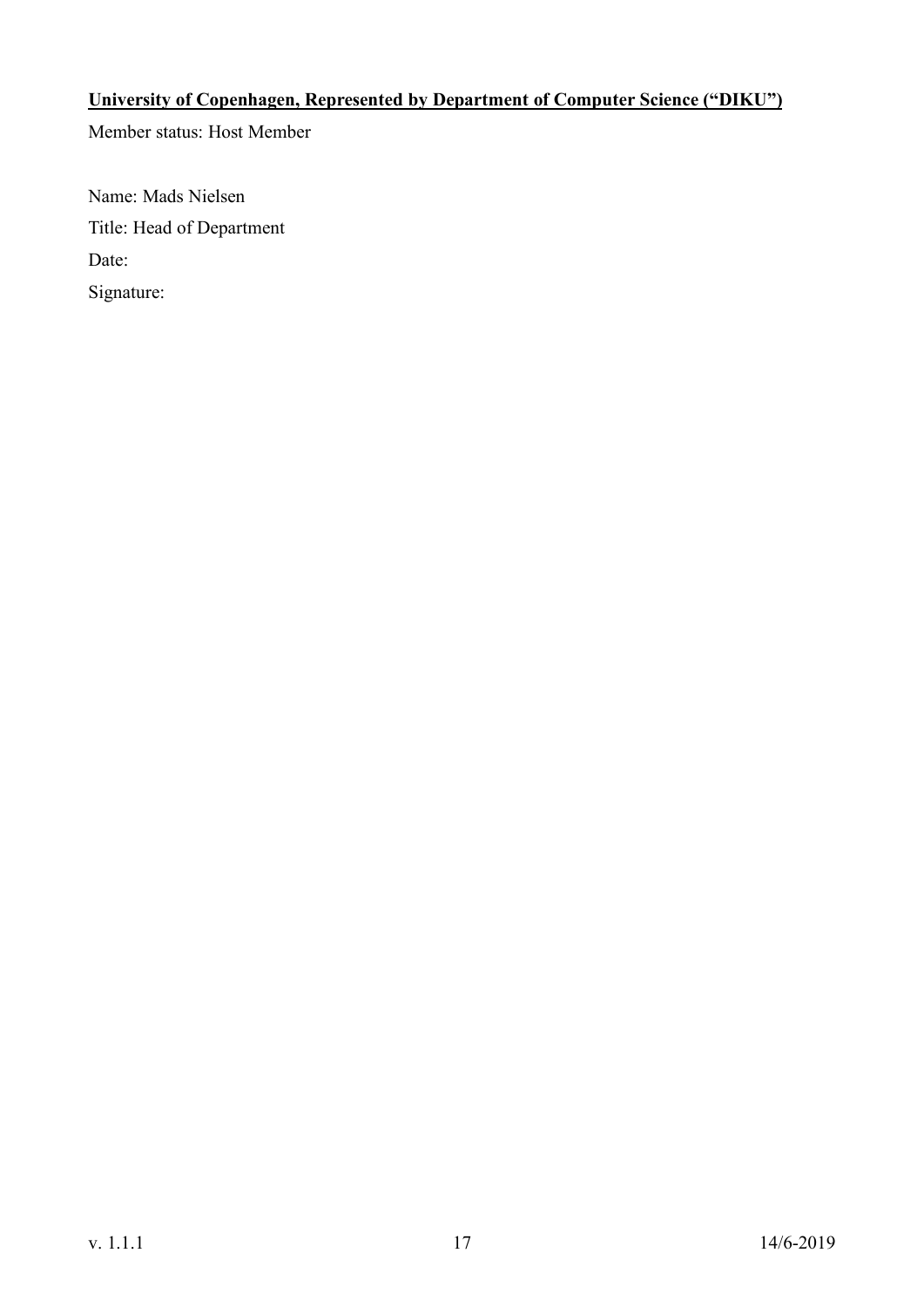# **The Corporation of Trinity House of Deptford Strond, having its registered office at Trinity House, Tower Hill, London, EC3N 4DH, United Kingdom on behalf of themselves and the General Lighthouse Authorities of the UK and Ireland**

Member status: Host Member

Name:

Title:

Date: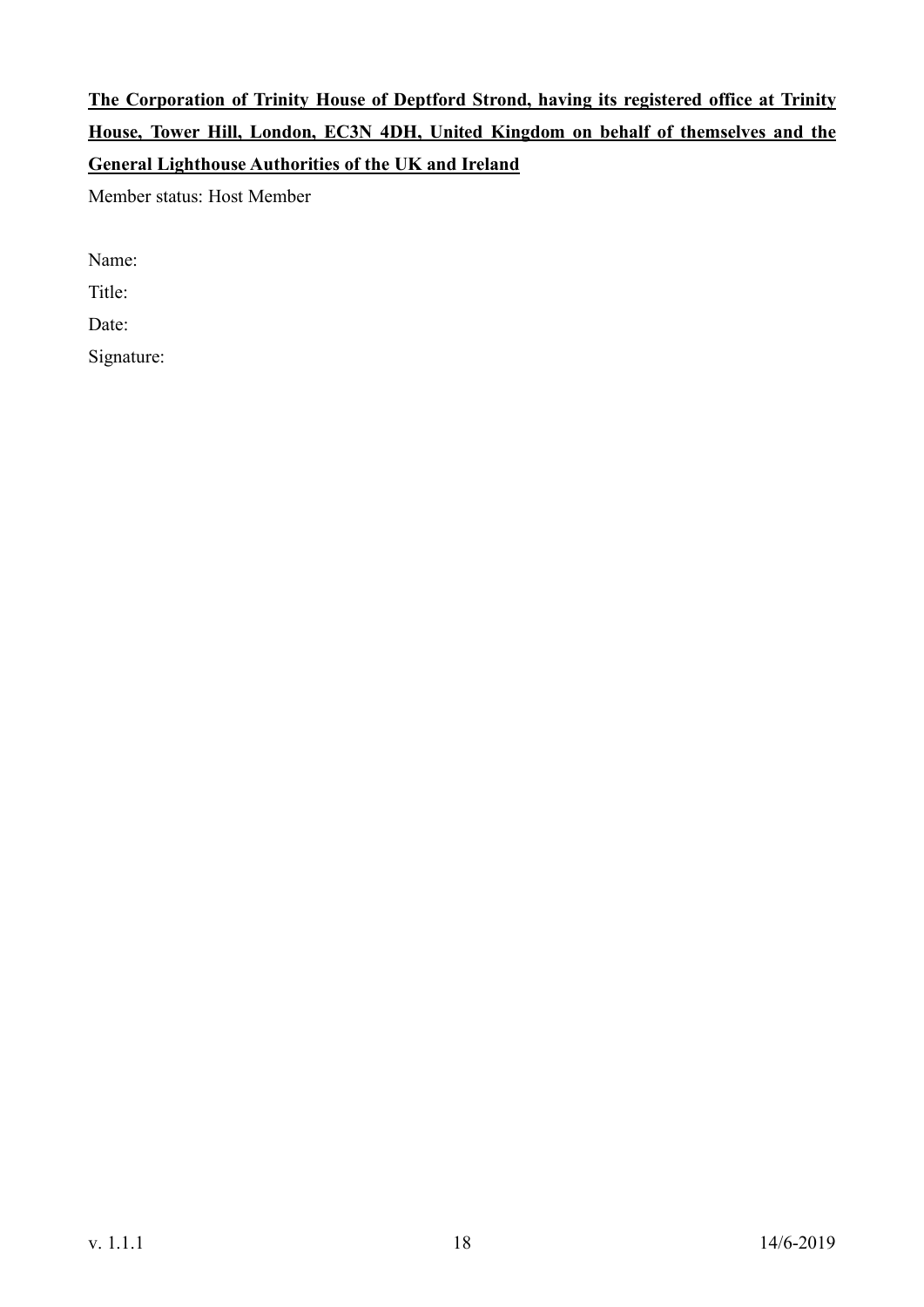# **Swedish Maritime Administration ("SMA")**

Member status: Governmental Observer Member

Name:

Title:

Date: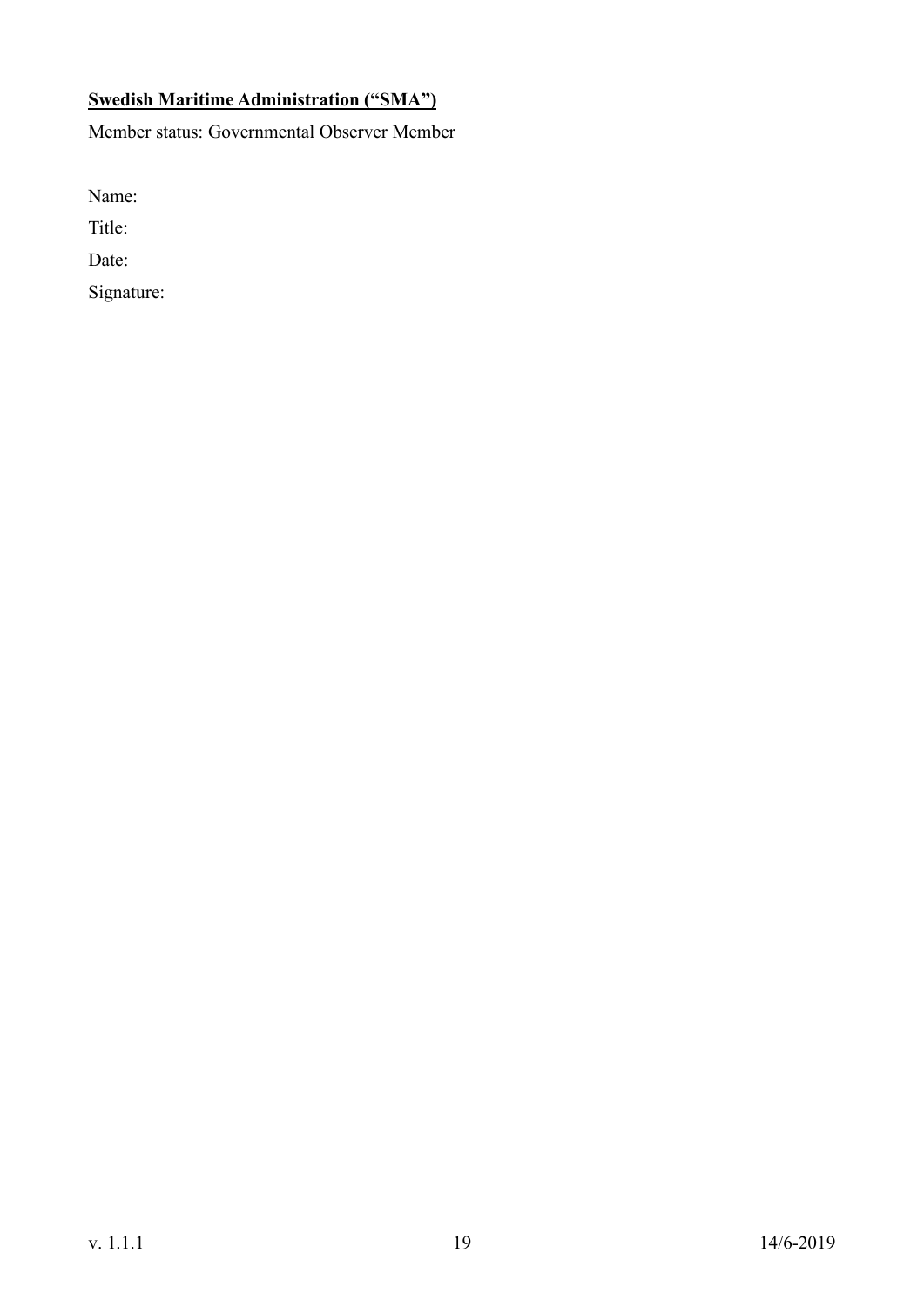# **Ministry of Oceans and Fisheries, Republic of Korea ("MOF")**

Member status: Governmental Observer Member

Name:

Title:

Date: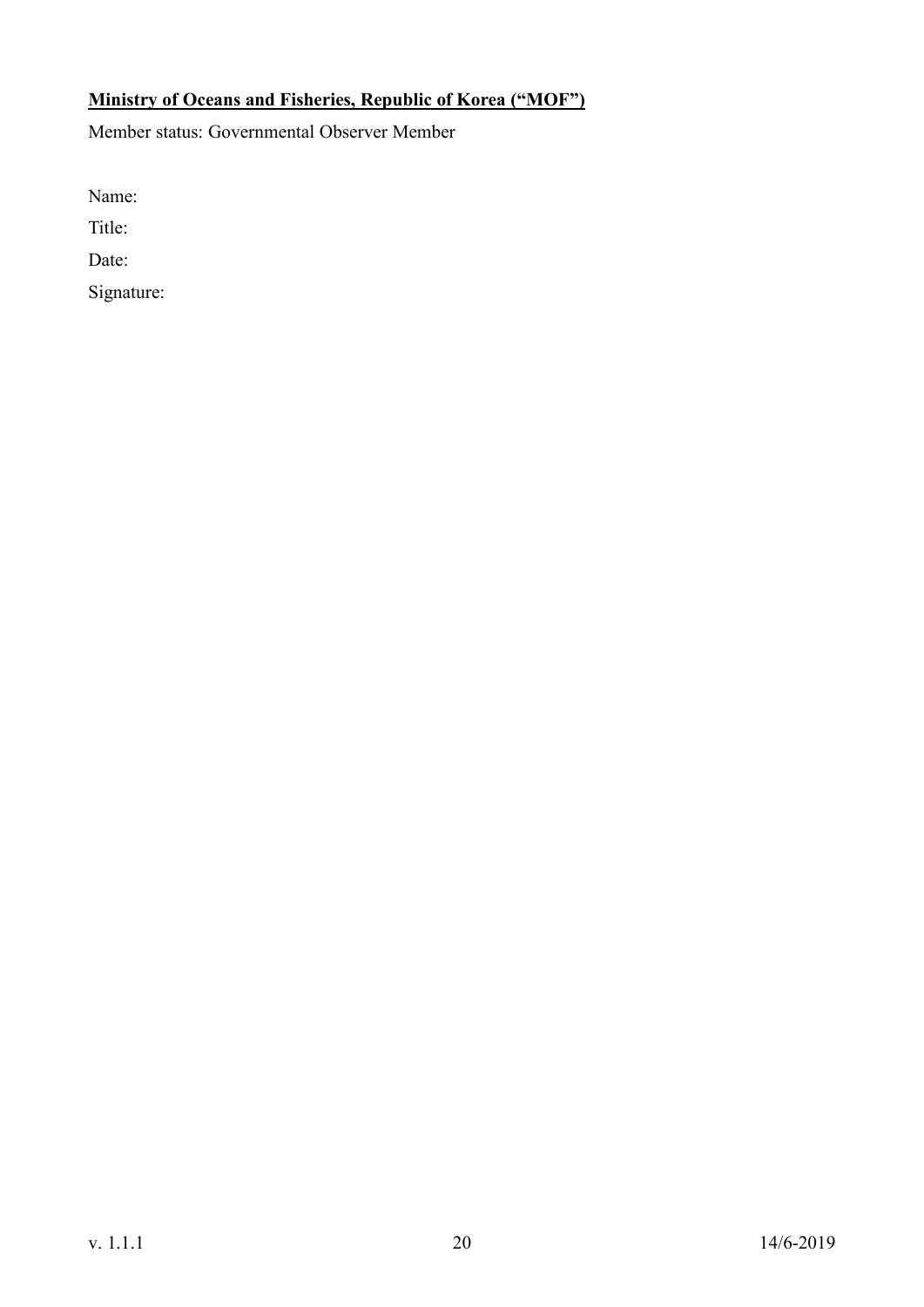# **Danish Maritime Authority ("DMA")**

Member status: Governmental Observer Member

Name:

Title:

Date: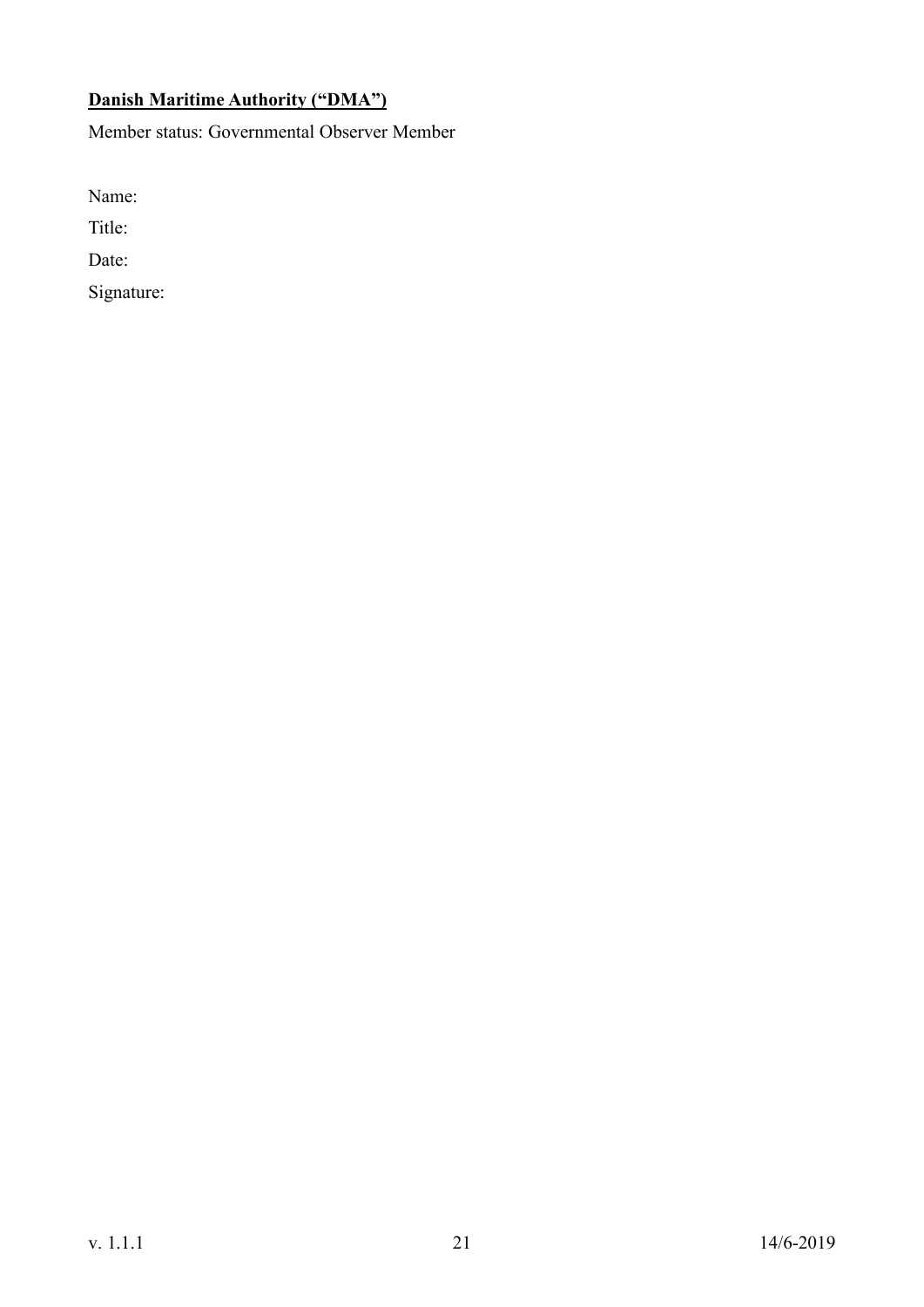# [Appendix A]

# **Maritime Connectivity Platform Consortium Membership Arrangement**

CONSORTIUM PARTICIPATION ARRANGEMENT (the "Arrangement") effective as of  $\Box$ , by and between the  $(One \ of \ the)$ Host Members, representing the Host Members of the Maritime Connectivity Platform Consortium, the "MCC" as set forth in the minutes of the Board Meeting); and example and the contract of the contract of the contract of the contract of the contract of the contract of the contract of the contract of the contract of the contract of the contract of the contract of the contract of th \_\_\_\_\_\_\_\_\_\_\_\_\_\_\_\_\_\_\_\_\_\_\_\_\_\_\_\_\_\_\_\_\_\_\_\_\_\_\_\_\_\_ (the "Member").

WHEREAS, the Member wishes to participate in the MCC, the purposes of which are set forth in the Maritime Connectivity Platform Consortium Arrangement ("MCC Arrangement") with all amendments by the day of signature. The MCC Arrangement and its amendments can be obtained from the MCC secretariat.

WHEREAS, the Host Members have agreed to the Member's participation as a new Member in the MCC in accordance with the terms and conditions of the MCC Arrangement;

NOW, THEREFORE, IT IS AGREED AS FOLLOWS:

# **1. MEMBERSHIP**

1.1 By this Arrangement the Member becomes a \_\_\_\_\_\_\_\_\_\_\_ Member of the MCC as defined in the MCC Arrangement on the terms and conditions set forth in the MCC Arrangement with all amendments by the day of signature.

1.2 By signing this Arrangement, the Member shall be bound by not only this Arrangement, but also by the MCC Arrangement with all amendments by the day of signature.

1.3 By entering this arrangement the new members agree and acknowledge that the MCC secretariat will process and retain certain personal data (name, email addresses etc.) about relevant personnel involved in the Arrangement. The secretariat requires this information in order to exercise its duties in the consortium and for administration of the business of the consortium more widely. Further information regarding the manner in which this personal data will be processed and retained is provided in the Data Protection privacy notice produced by the MCC secretariat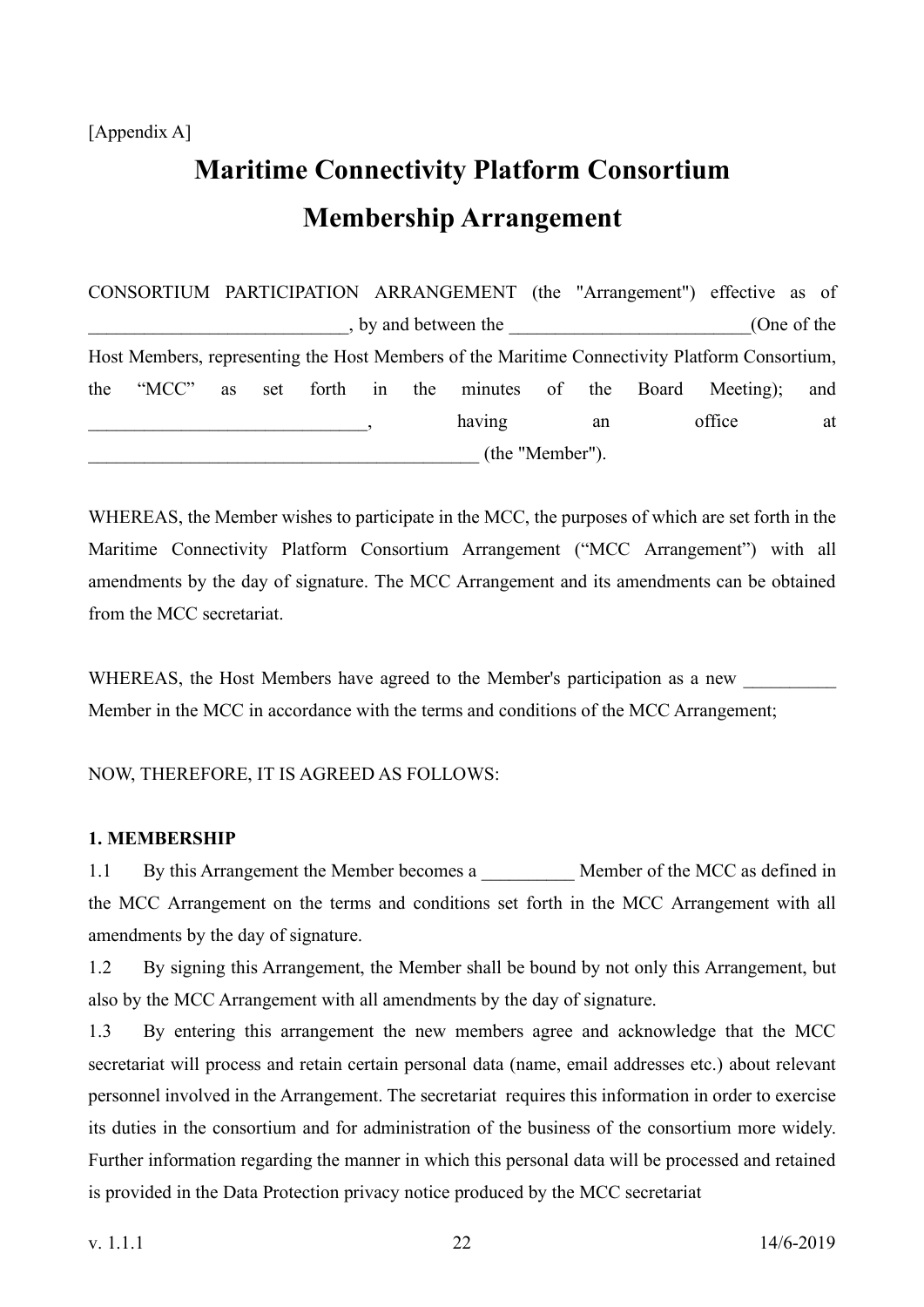# **2. COMMENCEMENT AND DURATION**

- 2.1 This Arrangement shall enter into force when the Host member of the MCC represented by
- [ ] for this Arrangement and the Member have signed the Arrangement below.

# *[Signature page to follow]*